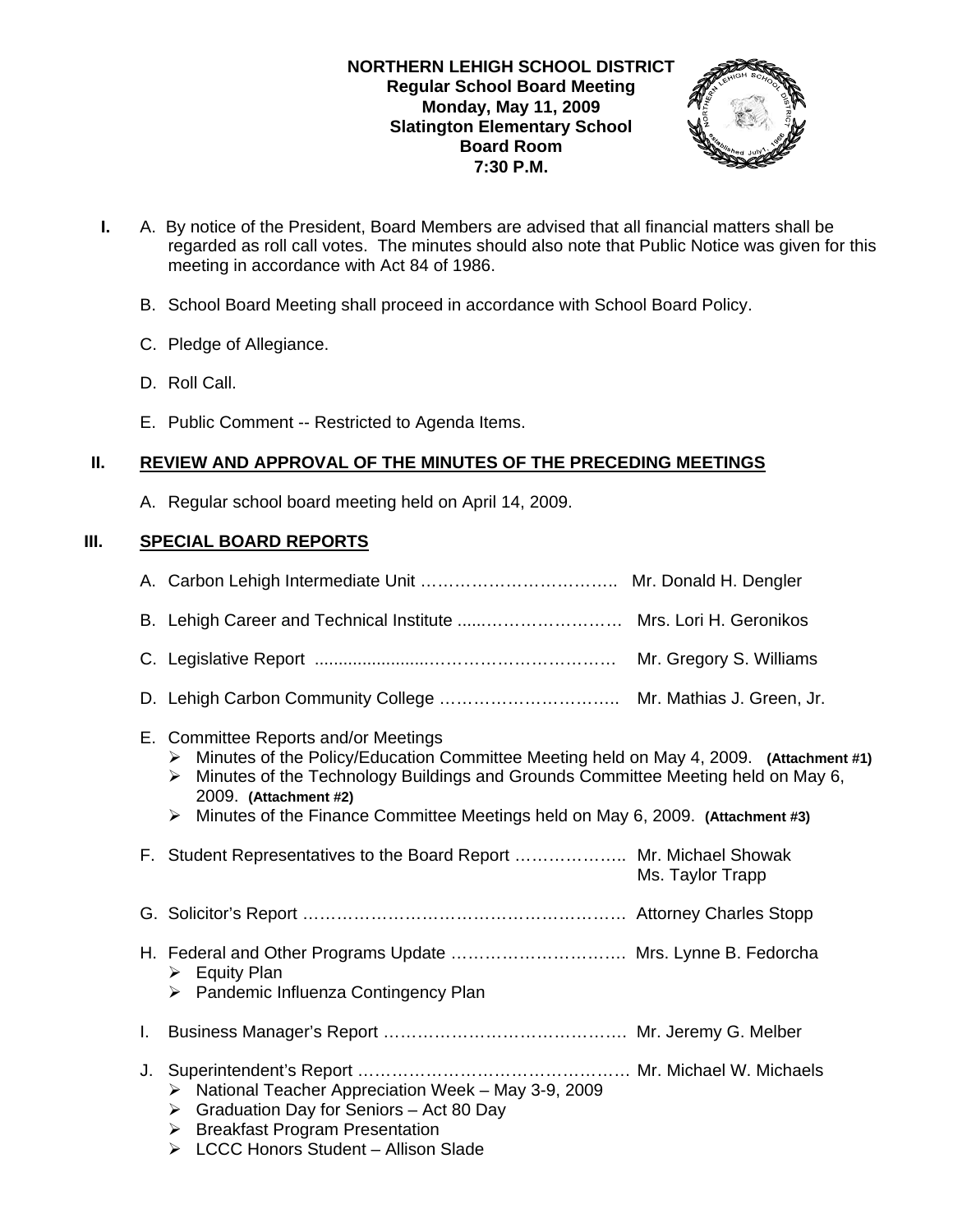### K. An executive session will be held at 6:45 p.m. in the Superintendent's Office.

## **IV. PERSONNEL**

### A. Administrative Transfer

| Eric Schmidt |                                                    |
|--------------|----------------------------------------------------|
| From:        | <b>High School English</b>                         |
| To:          | High School Librarian, replacing Doug Reynolds who |
|              | has resigned                                       |
| Salary:      | \$42,500 (Step 5 Bachelors on the 2009-2010 CBA    |
|              | Salary Schedule)                                   |
| Effective:   | August 31, 2009                                    |
|              |                                                    |

### B. Resignation/Retirement

 Accept the resignation of Lynne B. Fedorcha from her position as Director of Curriculum and Instruction, effective the end of the work day, June 29, 2009. At this time she will begin her retirement form the Northern Lehigh School District after 26 years of service.

### C. Resignation

 Accept the resignation of Candice Saville (Longworth) from her position as Assistant Girl's Soccer Coach for the 2008-2009 season effective April 8, 2009.

### D. Rescind Appointment

- 1. Rescind the appointment of Candice Saville (Longworth) as Assistant Boy's Soccer Coach for the 2009-2010 season which was approved on the December 2, 2008 board agenda.
- 2. Rescind the appointment of Jennifer Nenscel as High School Cook's Helper, which was approved on the April 14, 2009 board agenda. Ms. Nenscel refused the position.

### E. Co-Curricular Appointment 2008-2009

 Approve the following list of individuals as Assistant Girl's Soccer Coaches for the remainder of the 2008-2009 girls soccer season. Each individuals salary will be pro-rated based on the number of days worked. Their combined salaries will not be more than the remaining balance to be paid for the 2008-2009 season for the assistant girl's soccer coach position.

 Theresa Corcoran Marshelle George Kelly Follweiler Patty Jones

F. Approve the appointment of Joseph Tout as Assistant Athletic Director for the remainder of the 2008-2009 school year. Mr. Tout will be replacing Mr. Reynolds who resigned from this position effective the end of the work day, April 24, 2009 and his salary will be prorated for the remainder of the school year.

### G. Family Medical Leave

 Approve the request of Connie Andrews, Slatington Elementary Cook, to take a 12 week family medical leave beginning on April 29, 2009. She will be using her accumulated sick days in conjunction with her family medical leave. She would further request an unpaid leave of absence if she is not released to return to work at the end of her family medical leave.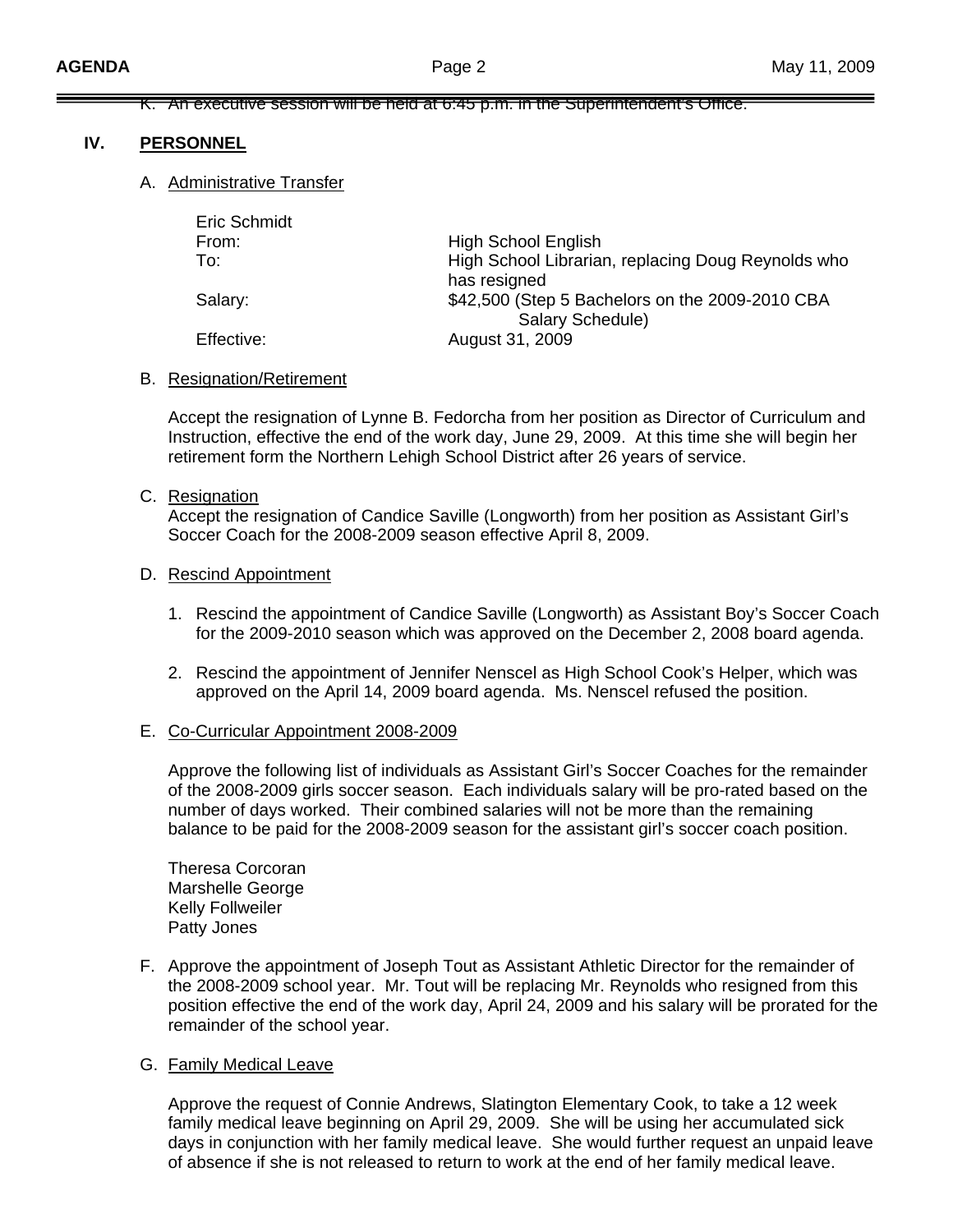### H. Substitute

## 1. Instructional

Approve the following substitute teacher for the 2008-2009 school year at the 2008-2009 substitute teacher rates as approved on the Supplementary Personnel Salary Schedule:

Jenna Hoffman – Health and Physical Education Kaitlin Jones\* – Elementary & ESL Katherine DeBias\* – Elementary & Special Education Joseph Scheller\* – Music K-12 **\*Pending Verification of Documents** 

2. Non-Instructional

Approve the following individuals as substitute aide for the 2008-2009 school year at the 2008-2009 substitute rate as approved on the Supplementary Personnel Salary Schedule:

Patricia Ingles Kaitlin Jones

I. Approve the recommendation of the administration to appoint Wendy Shirk, cook's helper at the Middle School, as head cook during the absence of Bonita Haydt, effective April 20, 2009. Mrs. Shirk will be in this position until the doctor releases Mrs. Haydt to assume her regular duties as head cook.

# **V. CONFERENCES**

- A. Deanna Quay The Teaching of AP-Chemistry July 21 25, 2009 Wilkes University, Wilkes-Barre, PA – Registration: \$1,055.00, Travel: \$43.80, Lodging: \$345.00, Meals: \$166.25 – Total Approximate Cost: \$1,610.05 – Funding: ACT Grant **(Attachment #4)**
- B. Mathias Green PSBA School Design & Construction Conference May 7-8, 2009 Pennsylvania Convention Center, Philadelphia, PA – Registration: \$299.00, Travel: \$142.00, Lodging: \$440.06, Meals: \$35.00 – Total Approximate Cost: \$916.06 – Funding: Board Budget **(Attachment #5)**

# **VI. POLICY**

# A. Board Policy – First Reading

- 1. Approve school board policy #810.01 Operations Drug and Alcohol Requirements for Transportation Personnel, as presented after first reading. **(Attachment #6)**
- 2. Approve school board policy #104 Programs Nondiscrimination In Employment and Contract Practices, as presented after first reading. **(Attachment #7)**
- 3. Approve school board policy #138 Programs Limited English Proficiency Program as presented after first reading. **(Attachment #8)**
- B. It is recommended that he Board of Education grant homebound instruction for a 12<sup>th</sup> grade student, Student No. 990031, for five hours per week, effective April 1, 2009 and continuing for the remainder of the 2008-2009 school year.

# **VII. CURRICULUM AND INSTRUCTION**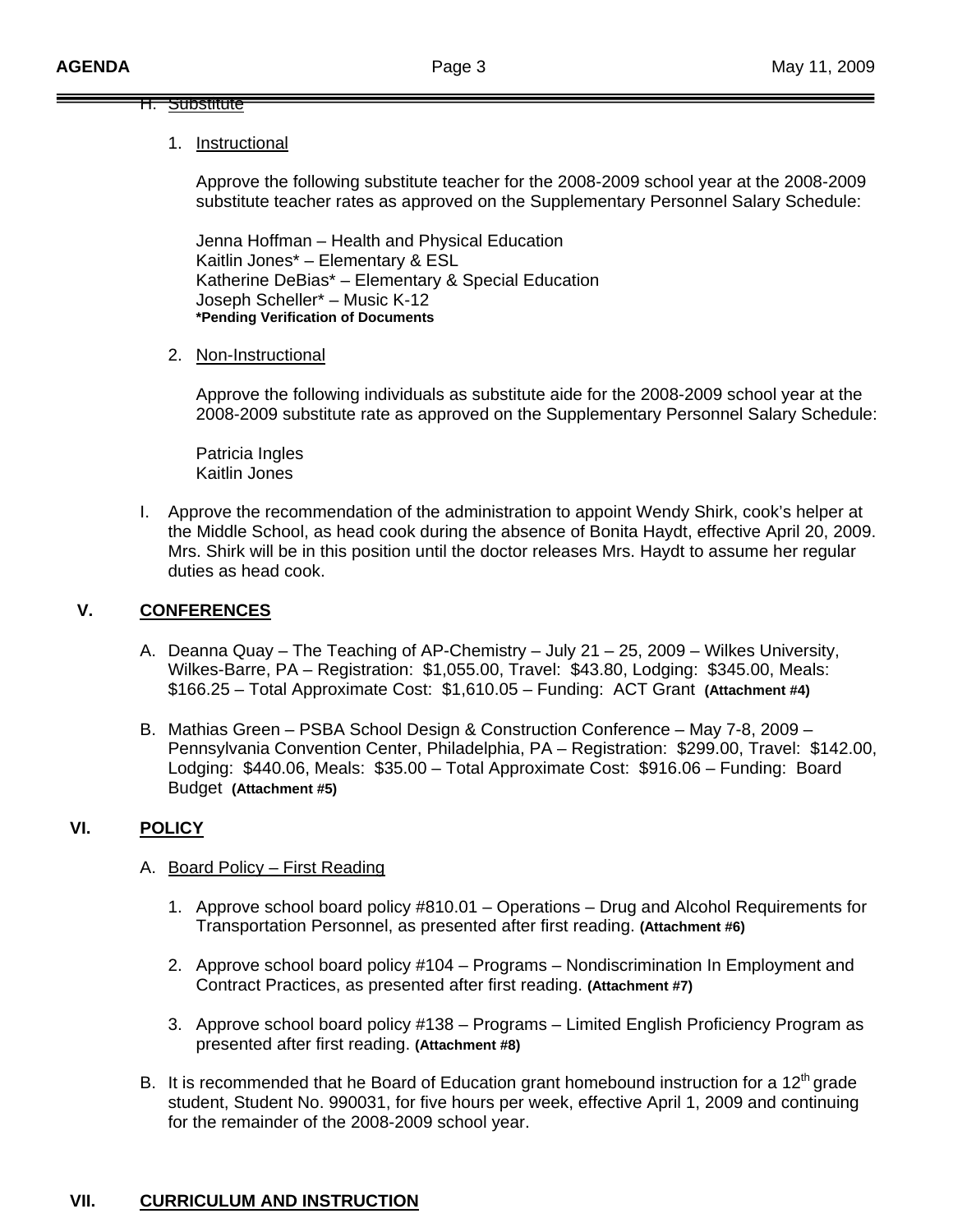- A. Approve to authorize proper officials to execute an Affiliation Agreement between Northern Lehigh School District and East Stroudsburg University for a teacher preparation program. This program allows students at East Stroudsburg University to student teach in our district in order for them to complete their practicum hours needed for graduation. This agreement will commence on July 1, 2009 and will end of June 30, 2014. **(Attachment #9)**
- B. Approve to authorize proper officials to enter into an agreement between the Northern Lehigh School District and the PATH PA Treatment & Healing Center for the purpose of furnishing educational services for disruptive students for the 2009-2010 school year. **(Attachment #10)**

## **VIII. OLD BUSINESS**

# **IX. NEW BUSINESS**

## A. *Resolution*

Lehigh Career & Technical Institute – Purchase of Elberta Street – Total Cost \$5,000

**RESOLVED,** that, the Lehigh Career & Technical Institute, formerly the Lehigh County Area Vocational-Technical School, established and existing under a certain Operating Agreement (the "Agreement"), dated as of July 1, 1966, as amended, between the Allentown School District, Catasauqua Area School District, East Penn School District, Northern Lehigh School District, Northwestern Lehigh School District, Parkland School District, Salisbury Township School District, Southern Lehigh School District, and Whitehall-Coplay School District, be and hereby is authorized to purchase a piece of land referred to as Elberta Street, Lehigh County Deed Book 1558, page 988, from KidsPeace Corporation for a cost of five thousand dollars (\$5,000) in accordance with Section 2.3 of the Articles of Agreement, as amended.

# **X. FINANCIAL**

- A. Approve the Following List of Bills:
	- 1. General Fund month of April
	- 2. Athletic Fund month of April
	- 3. Refreshment Stand Fund month of April
	- 4. Cafeteria Fund month of April
- B. Approve the Following Financial Reports:
	- 1. General Fund months of April
	- 2. NLMS Student Activities Account month of April
	- 3. NLHS Student Activities and Scholarship Account for the month of March
- C. Approve the co-payment amount for student athletes receiving a sports physical from OAA during the 2009-2010 school year at a cost of \$5.00 per student in accordance with school board policy #122.
- D. Approve to award the bid for the Closed Circuit TV System Upgrade for Peters Elementary School to Communications Systems, Inc of Allentown, PA at a total bid amount of \$55,408.00. **(Attachment #11)**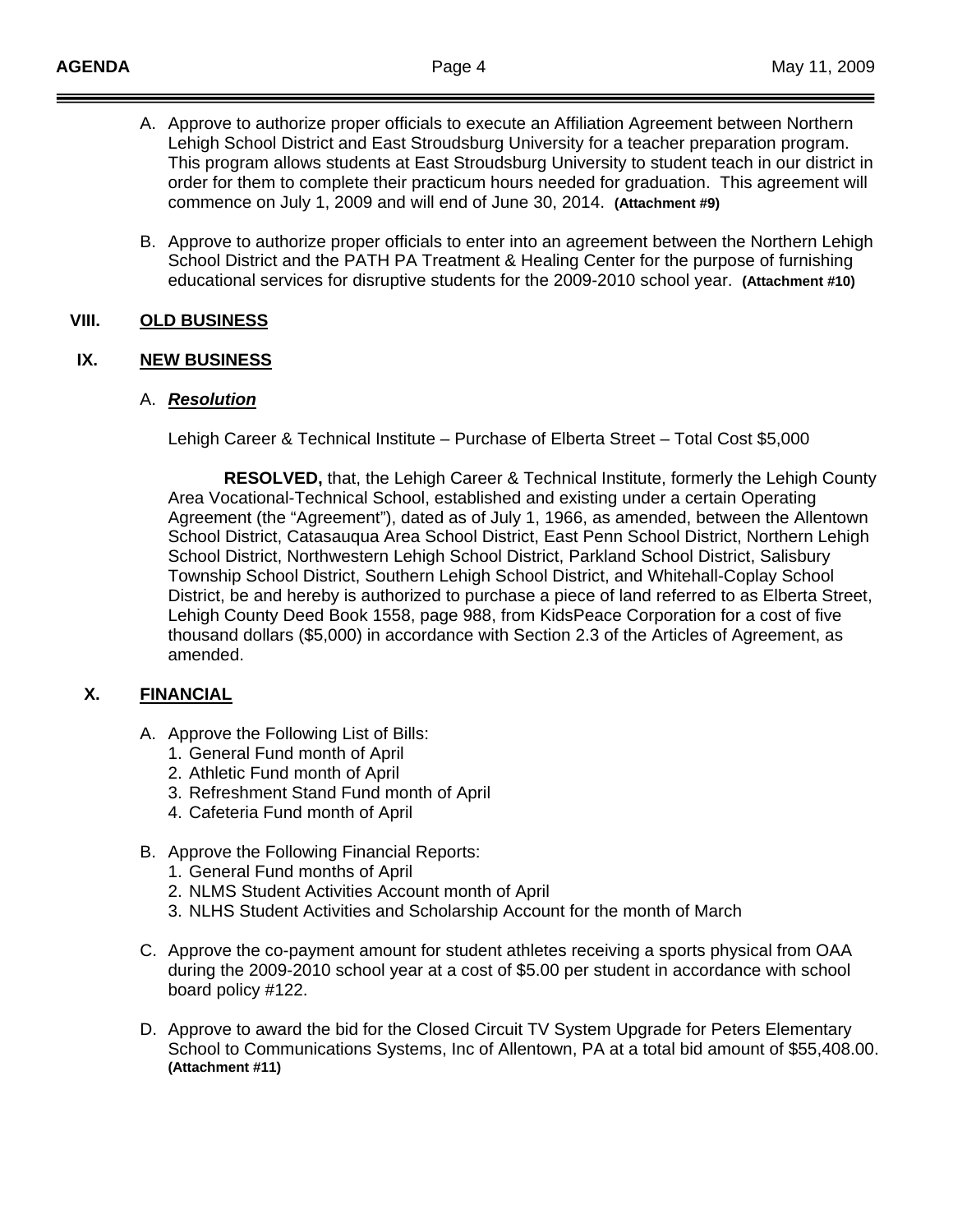- E. Approve to enter into an agreement with D'Huy Engineers as consultants to review the bids for Architects for the Slatington Elementary School Construction Project at a cost of \$28,000.00. This approval is pending final review of agreement with D'Huy Engineers by the Board Solicitor. **(Attachment #12)**
- F. Approve budgetary transfers for the 2008-2009 school year including any budgetary transfers for the end of year audit. **(Attachment #13)**
- G. Approve to appoint Sweet, Stevens, Williams & Katz, LLP as special counsel for the 2009- 2010 school year. The hourly rate for non-routine matters will be \$175.00 per hour. The rate for routine or general advice will be \$130.00 per hour. There is no increase over last year's rates.

## H. Election of Treasurer and Secretary

1. Election of a Treasurer for the 2009-2010 fiscal year, as required by Section 404 of the Pennsylvania School Code of 1949, as amended.

**RECOMMEND** .... That the Board of Education elects as Treasurer for the 2009-2010 fiscal year, effective July 1, 2009 through June 30, 2010.

2. Election of a Secretary for a four (4) year term, as required by Section 404 of the Pennsylvania School code of 1949, as amended.

**RECOMMEND** .... That the Board of Education elects \_ as Secretary for a four (4) year term, effective July 1, 2009 through June 30, 2013.

# **XI. LEGAL**

## **XII. CORRESPONDENCE**

## **XIII.** I**NFORMATION**

- A. Minutes of the Lehigh Career & Technical Institute Joint Operating Committee meeting held on March 25, 2009 and the LCTI Director's Report for April 2009.
- B. Minutes of the Carbon Lehigh Intermediate Unit 21 Board of Directors meeting held on March 16, 2009.

## **XIV. RECOGNITION OF GUESTS**

# **XV. ADOPTION OF PROPOSED FINAL BUDGET FOR 2009-2010**

A. It is recommended that he Board of Education adopts the proposed general fund final budget of the Northern Lehigh School District for the 2009-2010 school year in the amount of \$28,958,961.00.

 The preliminary budget is adopted with a .6 mill increase for Lehigh County and a .6 mill increase for Northampton County.